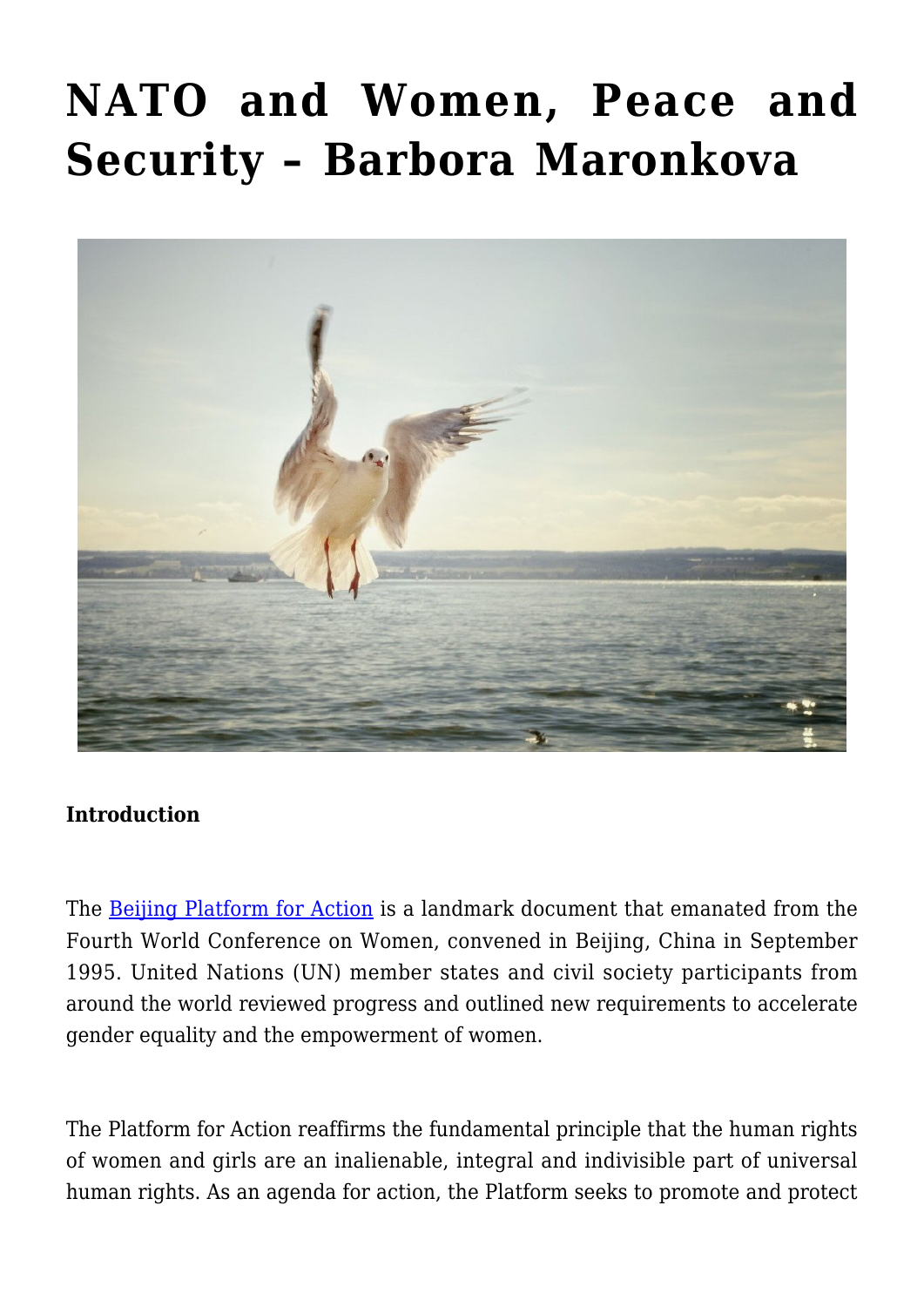the full enjoyment of all human rights and the fundamental freedoms of all women. One of the areas of importance for NATO has been the attention to women and armed conflict, foundation of which was laid by the UN [Security](https://www.un.org/womenwatch/osagi/wps/) [Council Resolution \(UNSCR\) 1325](https://www.un.org/womenwatch/osagi/wps/) in 2000. It was this resolution that first prompted the joint adaptation by the NATO and the Euro-Atlantic Partnership Council (EAPC) of the [Policy and Action Plan on Women, Peace and Security](https://www.nato.int/nato_static_fl2014/assets/pdf/pdf_2019_07/20190709_1907-wps-glossary.pdf) in 2007.

The year 2020 will mark 20 years since the adoption of the UNSCR 1325. Though a lot has been done, much more work remains. Sustainable peace cannot be achieved without women's security and equality. Correlation between inclusion of women and peaceful resolution of conflicts has been shown many times whilst at the same time women still remain excluded from peace-making and other decision-making processes. Gender is still not fully considered across majority of national defence and security sectors, and women and children continue to suffer disproportionately as a result of conflict-related sexual abuse.

#### **Role of NATO**

The NATO's first policy on the implementation of UNSCR 1325 was the adaptation of the above mentioned [Policy and Action Plan on Women, Peace and](https://www.nato.int/nato_static_fl2014/assets/pdf/pdf_2019_07/20190709_1907-wps-glossary.pdf) [Security](https://www.nato.int/nato_static_fl2014/assets/pdf/pdf_2019_07/20190709_1907-wps-glossary.pdf) in 2007. Then in 2010, an Action Plan was adopted and subsequently revised at the NATO Wales Summit in 2014. The NATO Heads of State and Government [acknowledged in Wales Summit](https://www.nato.int/cps/en/natohq/official_texts_112964.htm) that the integration of "gender perspectives into Alliance activities throughout NATO's three core tasks (i.e., Collective Defence, Crisis Management, and Cooperative Security) will contribute to a more modern, ready and responsive NATO" (Para. 90, Wales Summit Declaration, 2014).

In 2012, the then NATO Secretary General Anders Fogh Rasmussen appointed the first NATO Special Representative for Women, Peace and Security, based with NATO's International Secretariat in Brussels. Later, in 2018, the NATO Heads of State and Government further reinforced their commitment in endorsing a new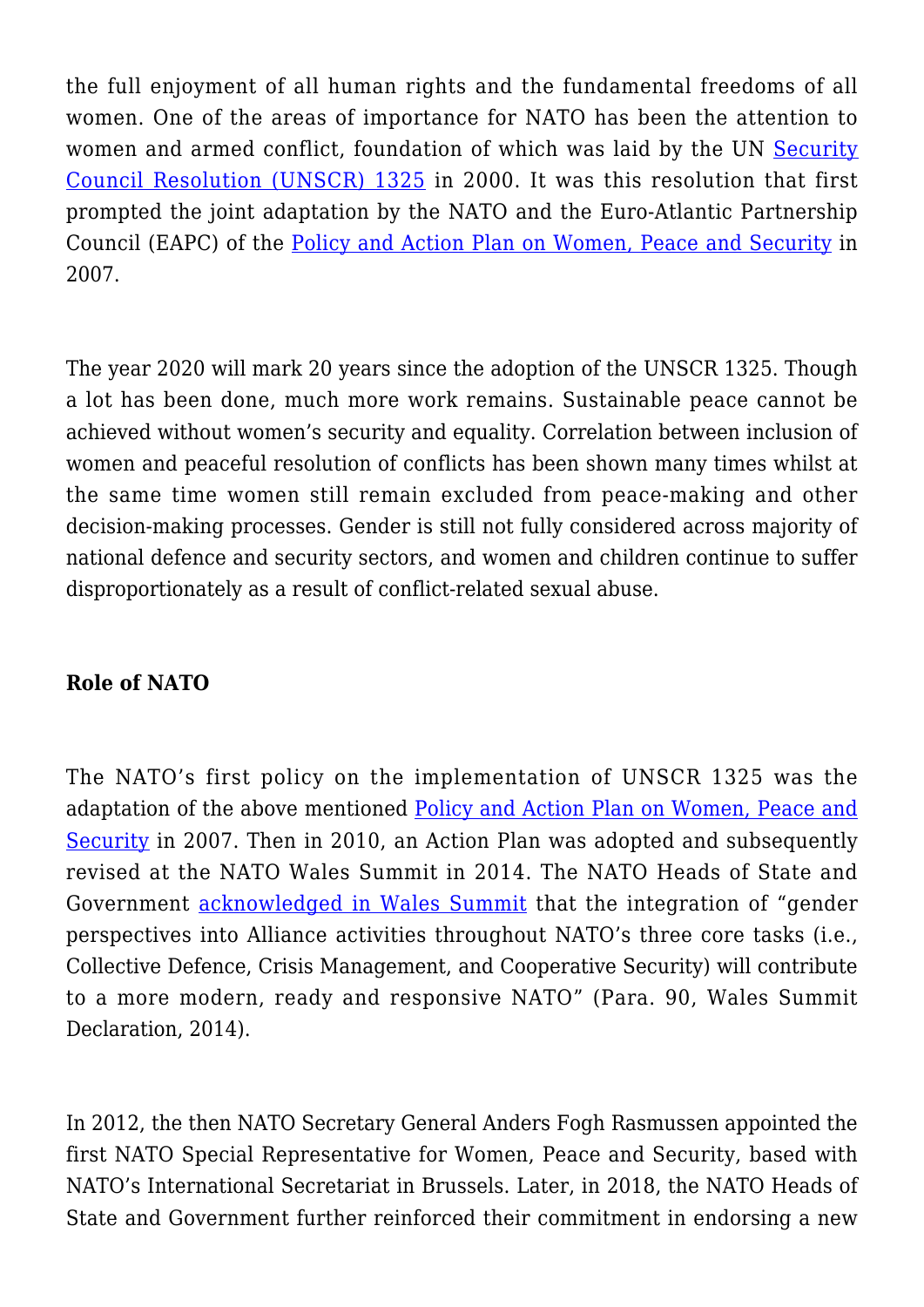policy and [Action Plan on Women, Peace and Security](https://www.nato.int/cps/en/natohq/topics_91091.htm) (WPS) at the Brussels Summit. The new policy builds on a framework of three guiding principles: *Integration, Inclusiveness and Integrity*. Accordingly;

- Gender equality must be considered as an integral part of NATO policies, programs and projects guided by effective gender mainstreaming practices. To achieve gender equality, it must be acknowledged that each policy, program, and project affects both women and men (Integration).
- Representation of women across NATO and in national forces is necessary to enhance operational effectiveness and success. NATO will seek to increase the participation of women in all tasks throughout the International Military Staff and International Staff at all levels(Inclusiveness).
- Systemic inequalities are addressed to ensure fair and equal treatment of women and men Alliance-wide. Accountability on all efforts to increase awareness and implementation of the WPS agenda will be made a priority in accordance with international frameworks (Integrity).

## **Working with Partners**

In addition to its member states, NATO has a wide-reaching partnership program with 40 countries around the world and a large number of international organizations such as the European Union, the United Nations, Organization of the Security and Cooperation in Europe, the African Union and others. NATO regularly participates at international forums devoted to women's rights, women and security, gender mainstreaming and others. For instance, the Secretary General's Special Representative has spoken to the UN Security Council on conflict-related sexual violence and NATO's progress on the WPS agenda, engaged with Ukraine's Parliamentary Congress on the importance of incorporating gender perspectives across various aspects of the defence and security sectors, and has worked with officials in Bosnia on the role of youth in advancing WPS.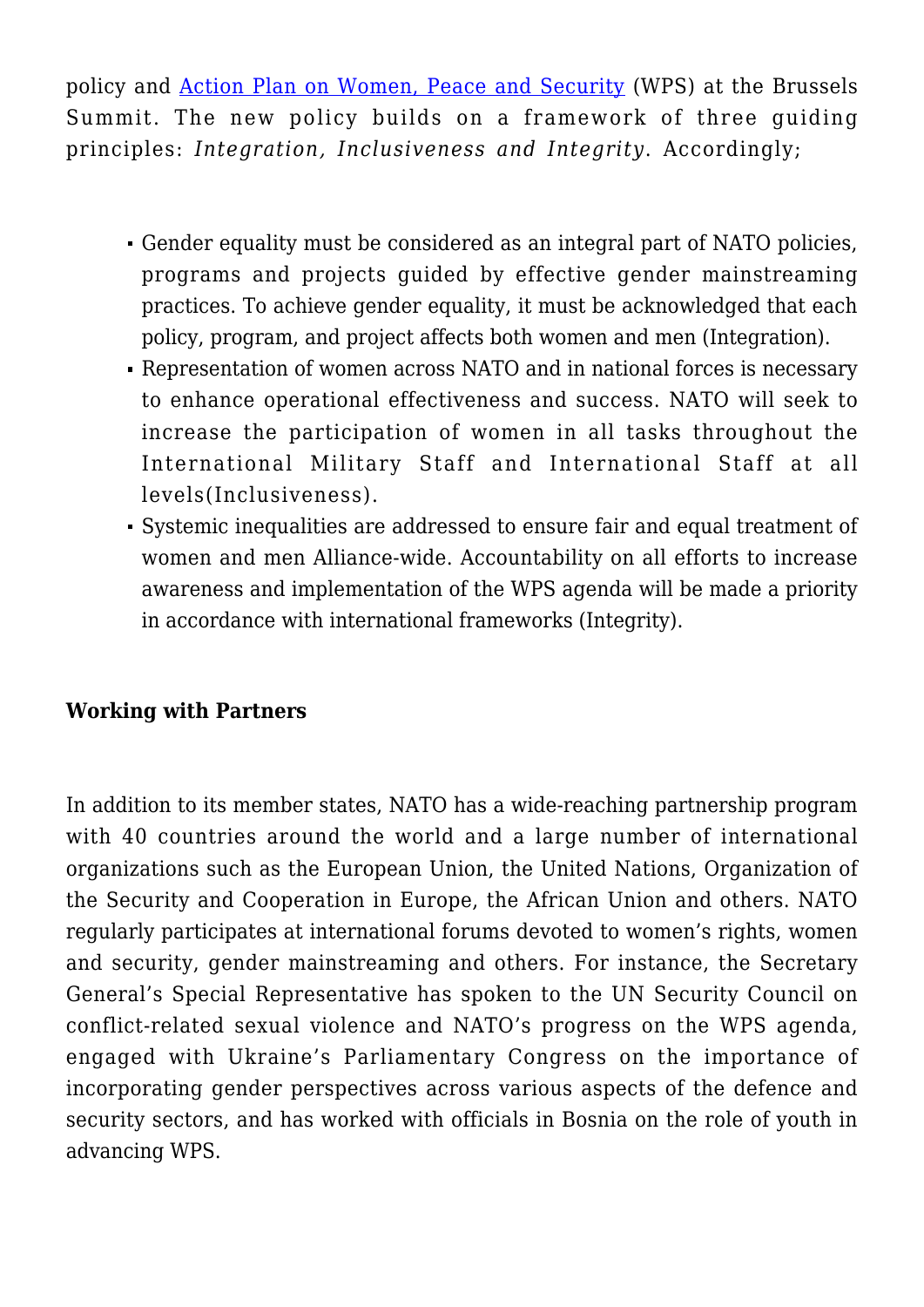Through a number of cooperation programs and tools that NATO and its partners have developed to enhance their mutual cooperation, Partners are encouraged to adopt specific goals that reflect the principles and support the implementation of the WPS agenda. Close to 30 NATO partners have agreed to goals that include commitment of partner nations to promote consideration of gender in their national security and defence sector, enhancing training on gender awareness in their national education systems and training centers, and creating positions of gender advisors and gender focal points across their national security and defence systems.

NATO also builds on and supports the expertise of civil society on the topic of WPS and provides platforms that facilitate meaningful practical exchanges of best practices and lessons learned. In October 2016, NATO established a [Civil Society](https://www.nato.int/cps/en/natohq/news_136119.htm) [Advisory Panel on Women, Peace and Security](https://www.nato.int/cps/en/natohq/news_136119.htm) (CSAP) and it currently includes members from NATO member countries as well as partners, including several from conflict-affected countries. CSAP's main [mandate](https://www.nato.int/nato_static_fl2014/assets/pdf/pdf_2016_10/20170309_161018-apwps-annual-mtg-rep.pdf) is to:

- Facilitate regular and systematic consultation and dialogue between civil society and NATO through an Annual Meeting;
- Provide a channel for civil society feedback and recommendations to NATO on matters pertaining to the WPS agenda and gender perspective and its implementation;
- Prepare recommendations to NATO with a view to enhance implementation and contribute to the revision of its WPS Policy and Action Plan;
- As appropriate, facilitate the establishment of local consultative mechanisms between NATO and women's rights groups, key leaders and other representatives from civil society, in areas where NATO and its partners are carrying out activities.

CSAP has so far contributed to NATO's revised policy and action plan on WPS as well as NATO's policy on preventing and responding to Sexual Exploitation and Abuse and is currently providing a feedback mechanism for NATO to better understand the gender impacts of the COVID-19.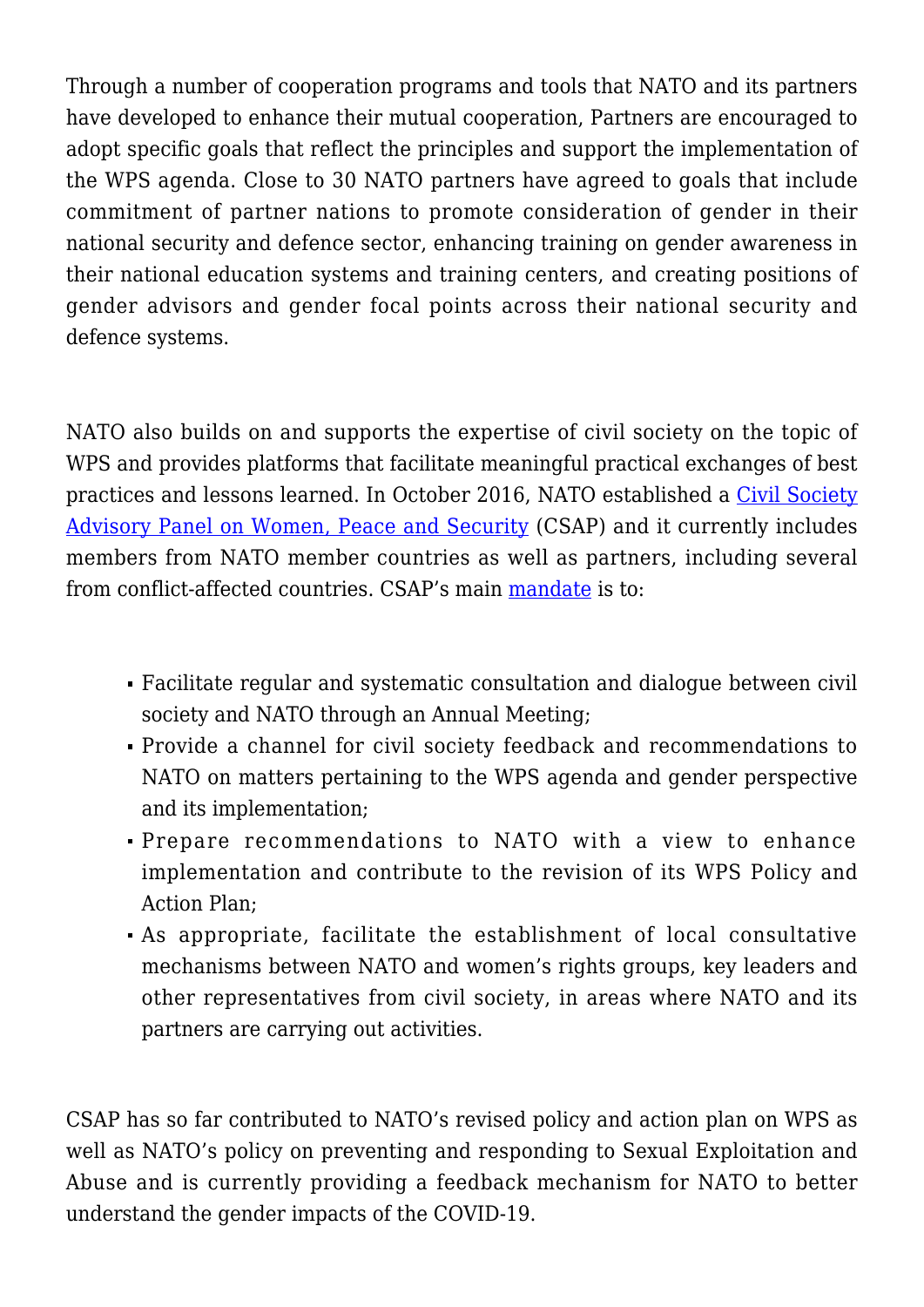## **Putting principle into practice**

NATO has done important work to implement the WPS agenda with allies and partners and with the support of civil society. This work is important not only as a matter of principle but also because of what it means in practice.

In order to reflect NATO's political-military nature and structure, NATO Allied Command Operations developed practical guidelines for the implementation of UNSCR 1325 in military operations which were first published in 2009. Gender advisory positions were created from the strategic command level to the tactical operational levels including in NATO's missions and operations in Afghanistan and Iraq training missions and in Kosovo (Oudraat et all, 2015). Gender Advisors gathered at NATO Headquarters in Brussels at the beginning of March 2020 to discuss the challenges they face and the importance of their work in improving NATO's operational effectiveness.

*NATO's 2015 crisis management exercise included, for the first time, a gender perspective as one of its objectives.*

Gender perspectives are also increasingly being incorporated in NATO exercises. For example, NATO's 2015 crisis management exercise included, for the first time, a gender perspective as one of its objectives. These annual exercises are designed to practice the Alliance's crisis management procedures at the strategicpolitical level, involving civilian and military staff in allied capitals, at NATO Headquarters and in both Strategic Commands (Oudraat et all, 2015).

NATO's first [policy on preventing and responding to sexual exploitation and abuse](https://www.nato.int/cps/en/natohq/news_173057.htm?selectedLocale=en) was adopted by NATO Foreign Ministers in November 2019. It was then endorsed by NATO leaders at their meeting in London in December. The policy sends a clear message of enhanced protection and ensures the trust and confidence of NATO's citizens and those of the countries in which the Alliance operates. It does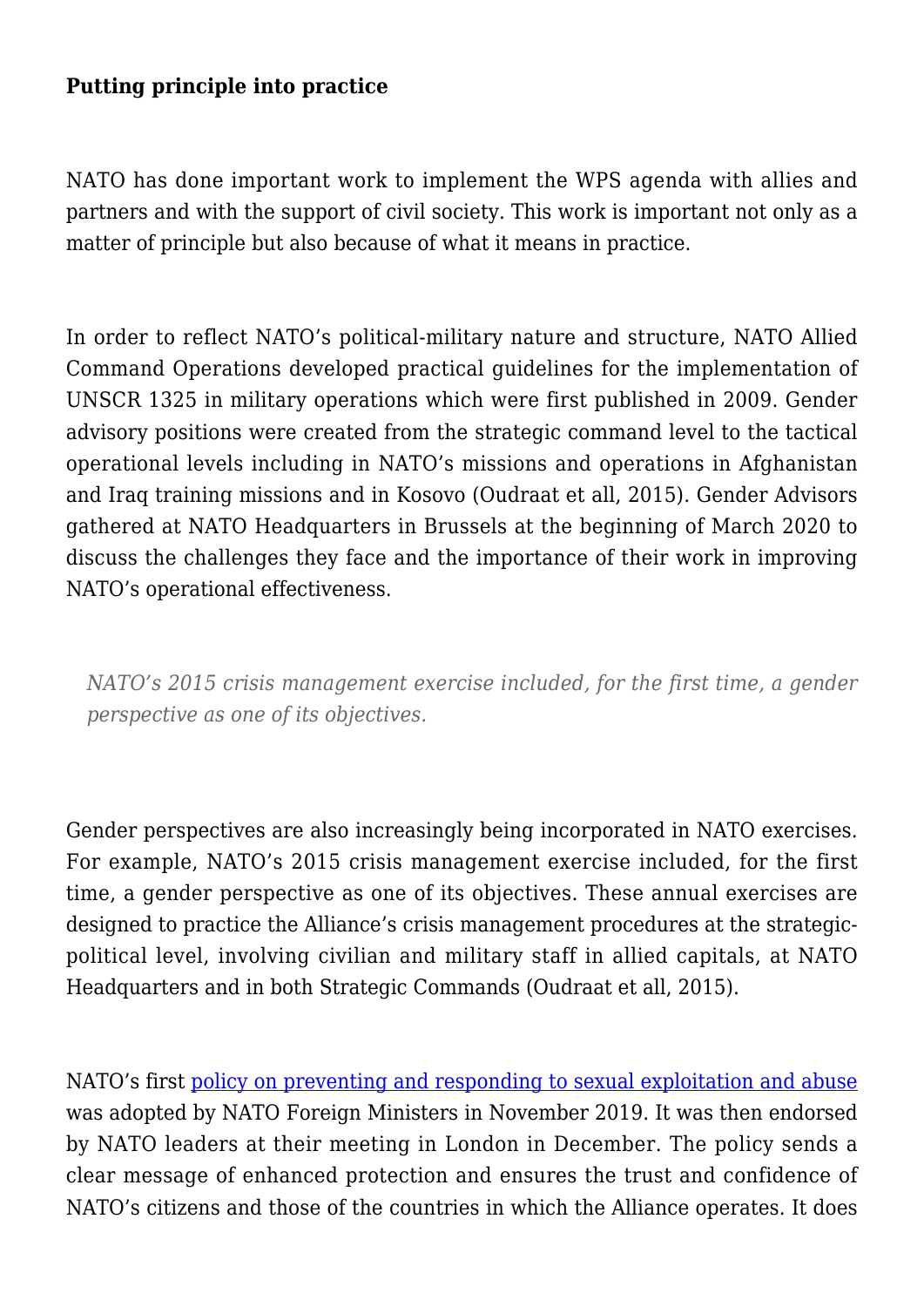this by raising awareness, requiring training, and taking other steps to create an environment conducive to the prevention of sexual exploitation and abuse. The policy applies to all NATO personnel, whether in civilian or military structures, and stresses a zero-tolerance approach towards sexual exploitation and abuse.

NATO has also demonstrated its strong commitment to gender equality, full and equal participation of women in post-conflict reconstructions and reconciliation as well the protection of women and girls from sexual violence and sexual exploitation through polices, actions plans and concrete steps adopted by all of its nations. The organization honors its principles in gender equality and prides itself on being a gold standard organization. NATO will continue pursuing its goals in this vein to ensure the integration of gender and inclusion of women's voices throughout the Alliance's work. This is an essential factor in the success of peace and security.



*Photo Source: NATO Archives.* 

## **References**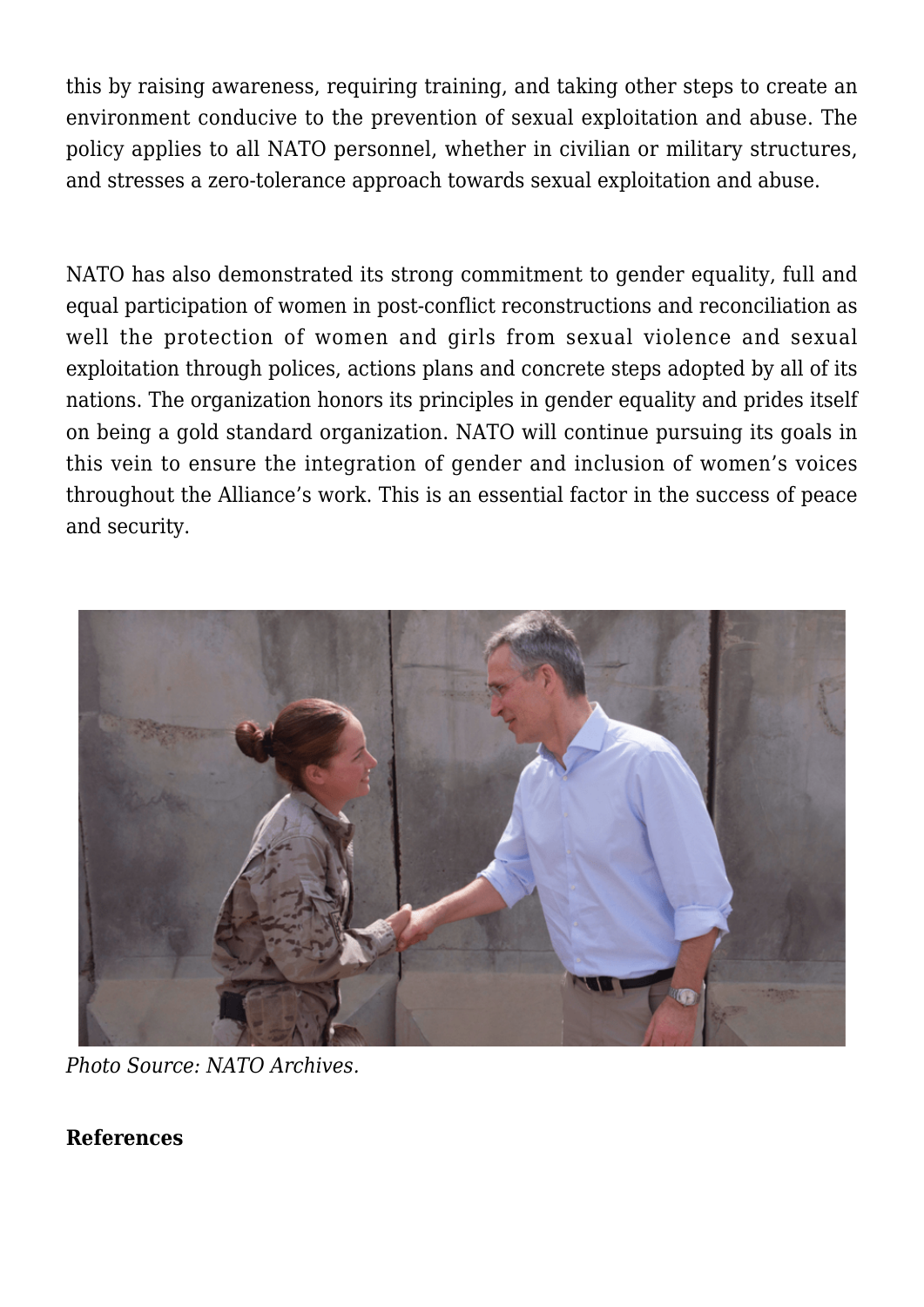*[Concepts and Definitions, Peace and Security in NATO](https://www.nato.int/nato_static_fl2014/assets/pdf/pdf_2019_07/20190709_1907-wps-glossary.pdf)*.

[NATO,](https://www.nato.int/cps/en/natohq/topics_91091.htm) *[Women, Peace and Security](https://www.nato.int/cps/en/natohq/topics_91091.htm)*.

*Civil Society Advisory Panel on Women, Peace and Security, [Report of the first](https://www.nato.int/nato_static_fl2014/assets/pdf/pdf_2016_10/20170309_161018-apwps-annual-mtg-rep.pdf) [Annual Meeting](https://www.nato.int/nato_static_fl2014/assets/pdf/pdf_2016_10/20170309_161018-apwps-annual-mtg-rep.pdf)*, Brussels, 17-18 October 2016.

Oudraat, C. DeJone et. all (2015). *[The 1325 ScoreCard; Gender and](Https://wiisglobal.org/wp-content/uploads/2014/02/UNSCR-1325-Scorecard-Final-Report.pdf.) [Mainstreaming: Indicators for the Implementation of UNSCR 1325 and its Related](Https://wiisglobal.org/wp-content/uploads/2014/02/UNSCR-1325-Scorecard-Final-Report.pdf.) [Resolutions](Https://wiisglobal.org/wp-content/uploads/2014/02/UNSCR-1325-Scorecard-Final-Report.pdf.)*[. Brussels:NATO Science for Peace and Security Program](Https://wiisglobal.org/wp-content/uploads/2014/02/UNSCR-1325-Scorecard-Final-Report.pdf.).

*[NATO Adopts its first Policy on Preventing and Responding to Sexual Exploitation](https://www.nato.int/cps/en/natohq/news_173057.htm?selectedLocale=en) [and Abuse](https://www.nato.int/cps/en/natohq/news_173057.htm?selectedLocale=en)*.

*[Wales Summit Declaration](https://www.nato.int/cps/en/natohq/official_texts_112964.htm)*, *issued on 5 September 2014 by the Heads of State and Government participating in the meeting of the North Atlantic Council in Wales*.